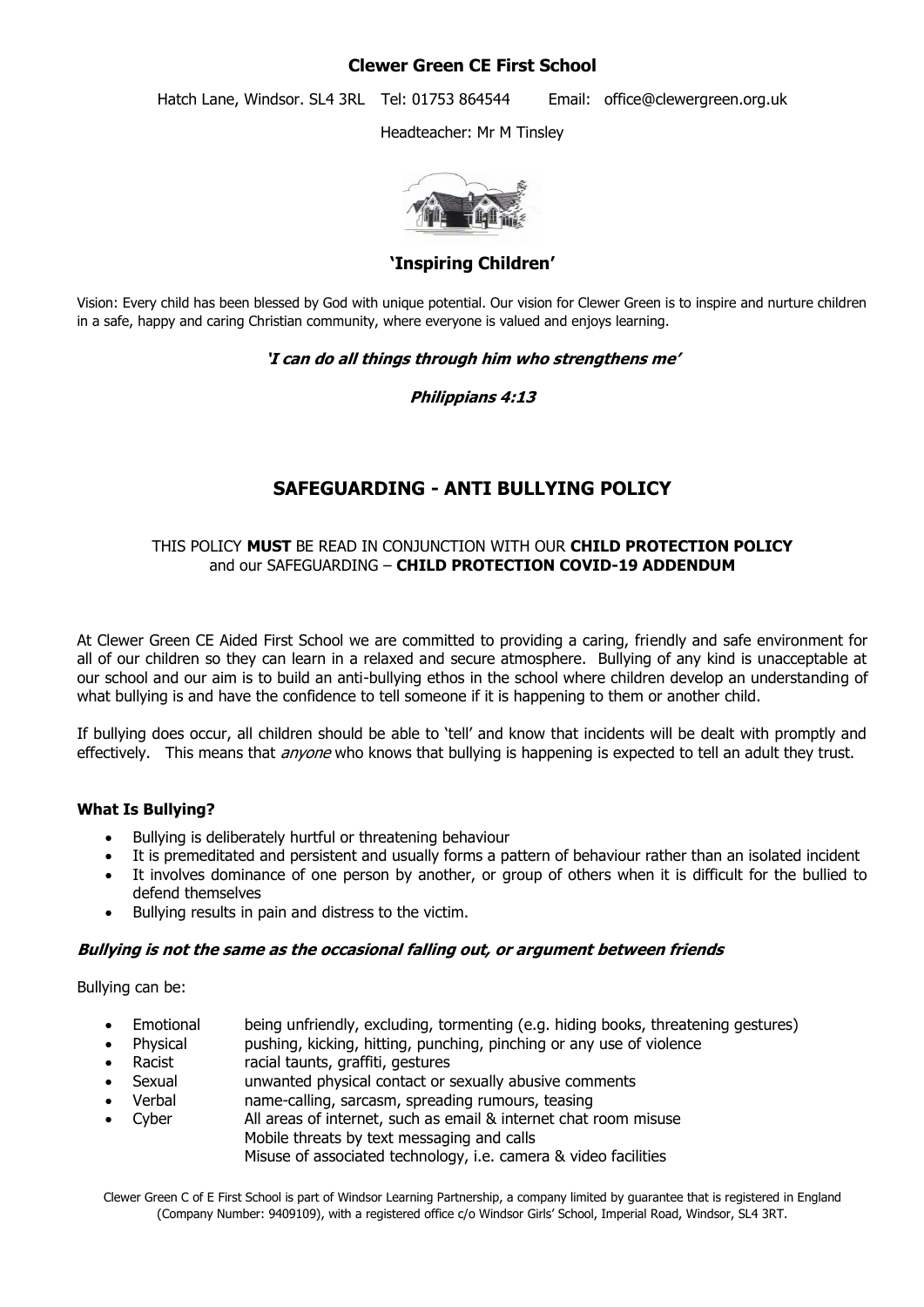#### **Signs and Symptoms**

Children who are being bullied may not always have the confidence or feel able to tell someone. It is important therefore that all those involved with the children both at school and at home, should be aware of possible signs or behaviour of bullying. These signs or behaviour may include:

- is unwilling to go to school
- becomes withdrawn anxious, or lacking in confidence
- starts stammering
- cries themselves to sleep at night or has nightmares
- feels ill in the morning
- begins to under achieve in school work
- has possessions which are damaged or "go missing"
- asks for money or starts stealing money (to pay bully)
- has unexplained cuts or bruises
- becomes aggressive, disruptive or unreasonable
- is bullying other children or siblings
- stops eating
- is reluctant to talk about what is wrong

These signs and behaviours could indicate other problems, but bullying should be considered a possibility and should be investigated.

#### **Roles and responsibilities:**

All governors and teaching and non-teaching staff should:

- have an understanding of what bullying is
- know what the school policy is on bullying
- understand that bullying of a child by an adult is unacceptable and will not be tolerated at Clewer Green CE Aided First School
- know what to do if they suspect a child is being bullied or if a child tells them they are being bullied
- take incidents of bullying seriously and investigate thoroughly so that everyone sees that bullying behaviour will not be tolerated at Clewer Green CE Aided First School

#### **THE ROLE OF STAFF**

#### **Dealing with incidents**

- If bullying is suspected or reported, the incident will be investigated and dealt with immediately by the teacher approached.
- The teacher will inform the Head and the details of the incident will be recorded by the teacher on the Incident Form (Appendix II) and kept in the Behaviour Incident Log Books held in each classroom.
- If a racial element to the bullying is suspected the Head/Deputy Head must be informed immediately. Racial incidents will be recorded by the teacher on Appendix II and the form will be kept in the Behaviour Incident Log Books in each classroom. The Head/Deputy Headteacher will be given a copy of the record of the incident and this will be kept in the Headteachers log.
- All the parties will be spoken to and a record made.
- Staff teaching the bullied pupil will be informed.
- Staff teaching the 'bully' will be informed.
- The appropriate strategy and plan of action to combat the bullying will be decided upon.
- The implementation of the strategy will be overseen by the Head or Deputy Head.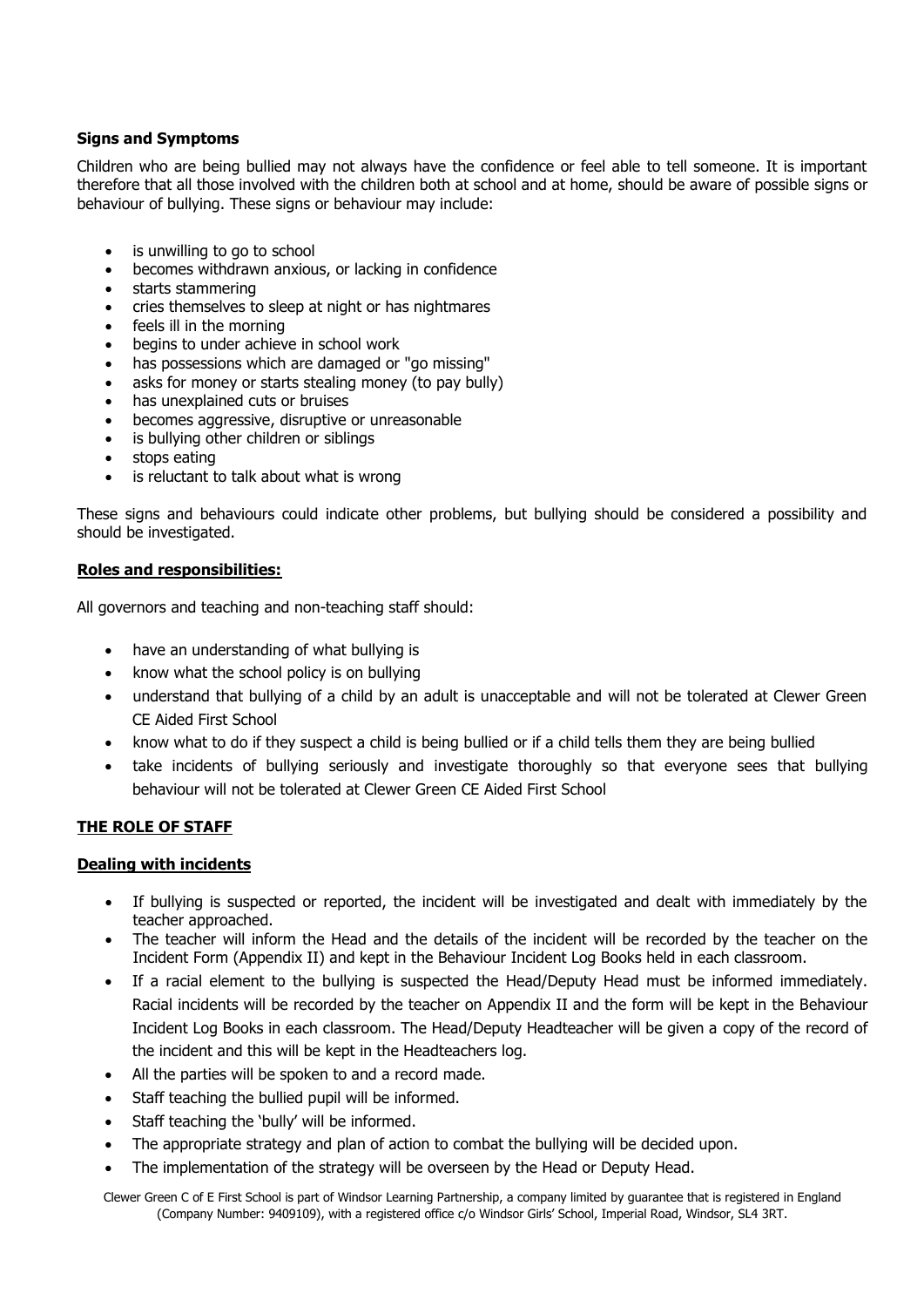- Parents will be kept informed by the relevant staff.
- Any sanctions will be determined by the Head.

#### **In any incident of bullying, staff are aware of the following principles:**

- It is important that children who experience bullying can be heard.
- It is important to note that people who react differently to bullying and it is often very difficult to tell if someone is upset or hurt.
- If children feel upset, they are encouraged to speak to their teacher or a responsible adult.
- It must be emphasised to the children that they should NEVER take the law into their own hands and should remember that physical aggression is not acceptable.
- They should be reassured that the adult will try to sort out the problem as calmly as possible.
- All incidents are referred to the Head.
- Parents would be requested to come and discuss matters.
- The incident will be recorded in the Behaviour Log Book.
- Pupils will be told always to report incidents of bullying.

#### **Reporting and Recording**

- All incidents must be reported and recorded on the Incident Form (Appendix II) and kept in the Behaviour Incident Log Books held in each classroom.
- This record of bullying will enable patterns to be identified.

Teachers must also:

- regularly use PSHE lessons and/or Circle Time to explore issues related to bullying, including raising awareness of bullying behaviour, what causes children to bully, the effects of bullying behaviour, what the school would be like if bullying was acceptable, what we can do to stop bullying (see Appendix I).
- teach pupils to be verbally assertive to resolve conflict constructively
- encourage children to tell someone a friend, teacher, member of staff, parent if they are being bullied or made unhappy
- use drama and role play to explore and help prevent bullying behaviour
- ensure there is a system in every classroom for children to talk to an adult discreetly
- ensure no child is 'labelled' by an adult as being badly behaved and send clear messages to children that their 'labelling' of another child is unacceptable

#### **Procedure for dealing with incidents of bullying:**

Inform the child's Class Teacher/Headteacher who will thoroughly investigate as soon as possible and then:

- $\triangleright$  Talk to the child who is the victim in the incident
- $\triangleright$  Encourage the child to describe what has happened or has been happening in order to get as many details as possible
- $\triangleright$  Reassure them that they have done the right thing by telling someone (victims of bullying often feel powerless and vulnerable to the extent that they can often feel that they deserve to be bullied)
- $\triangleright$  Talk to the alleged bully and ascertain their understanding and explanation of the incidents/s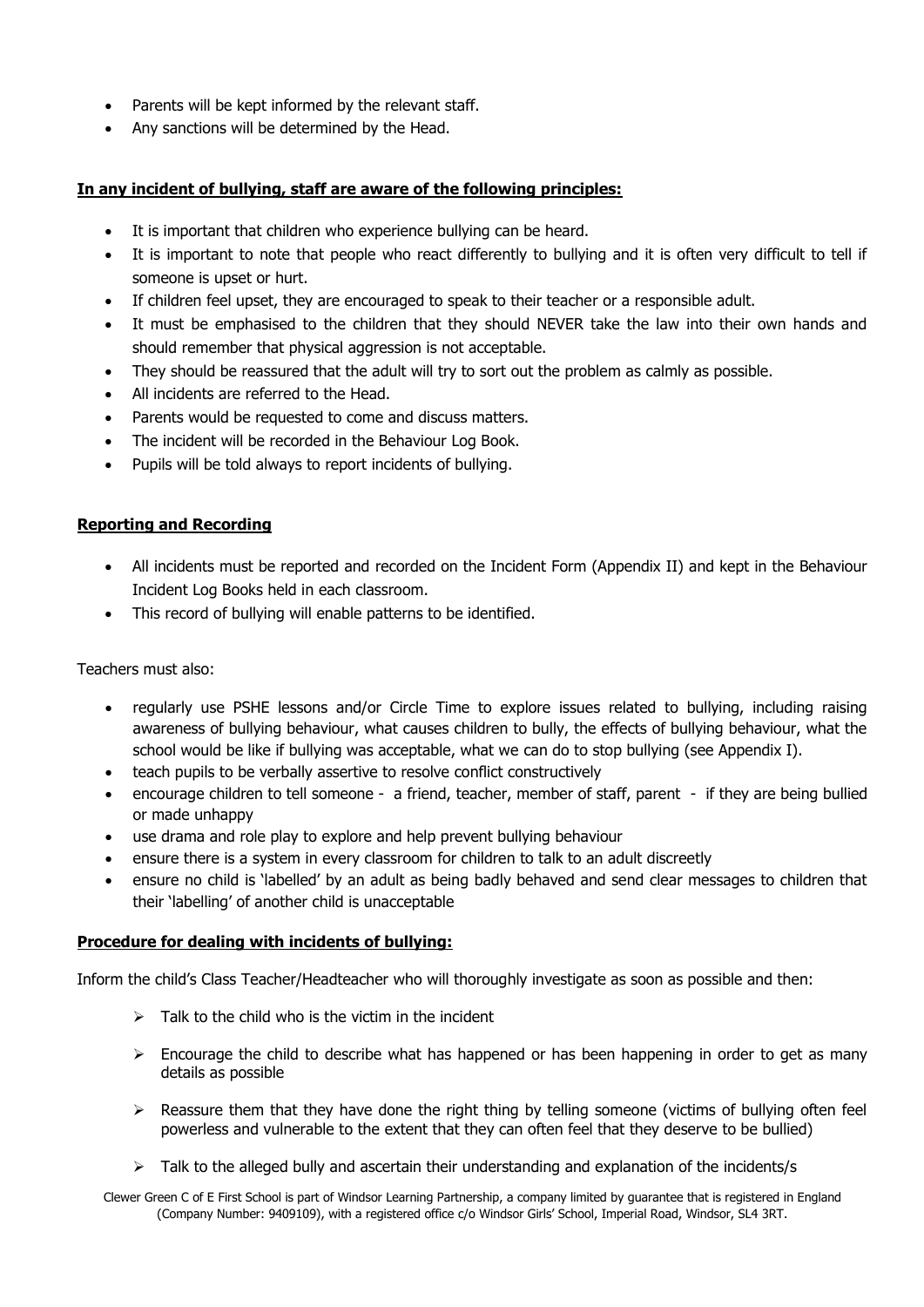- $\triangleright$  If the alleged bully admits the behaviour he or she should be helped to recognise that his/her behaviour is unacceptable and an expectation established that the behaviour should stop. There should also be a consequence for the behaviour. The bully must also be made aware that if as a consequence of the victim telling someone the bully continues with their inappropriate behaviour then the consequences will be more severe.
	- $\triangleright$  The sanctions might include:
	- $\triangleright$  Time Out
	- $\triangleright$  A written apology
	- $\triangleright$  With holding of a school activity
	- $\triangleright$  Fixed term exclusion
	- $\triangleright$  The sanction will depend on the severity of the bullying and will be agreed by the Headteacher in conjunction with the Class Teacher and parents.
	- $\triangleright$  On occasions it may be appropriate for both the victim and the bully/bullies to come together to discuss their feelings and the reasons why the situation has developed. If this is possible the bullying may be resolved amicably.
	- $\triangleright$  The parents of both parties should be contacted and informed of the situation and the action taken. This may take the form of separate meetings with the member of staff dealing with the incident/s
	- $\triangleright$  Any incidents of bullying should be recorded in the Behaviour Log Books.
	- $\triangleright$  The Headteacher will review incidents on a weekly basis.
	- $\triangleright$  Staff should regularly check with the victim to see if the behaviour has stopped
	- $\triangleright$  In the event of a child identifying a member of staff as the bully the Clewer Green CE Aided First School Complaints Procedure should be followed.

#### **Parental Partnership**:

Parents and carers have an important part to play in Clewer Green CE Aided First School's Anti-bullying Policy. The school aims to work in partnership with our parents and families with all aspects of the children's behaviour and since parents are often the first to notice changes in their child's behaviour we rely on parents informing the school of any concerns they have about their child. School staff will then have an opportunity to investigate any concerns and monitor the child's behaviour.

We ask parents to work with the school by supporting the school's Anti-Bullying and Behaviour Policies.

This policy is reviewed annually by the Governing Board.

#### **OTHER RELEVANT POLICIES**

- **Safeguarding - Anti-Bullying**
- **Safeguarding - Child Protection Policy**
- **Safeguarding – Children Missing in Education**
- **Safeguarding – E-safety**
- **Safeguarding – Peer on Peer Abuse**
- **Safeguarding – Positive Relationships and Behaviour**
- **Safeguarding – Code of Conduct**
- **Safeguarding – Safer Recruitment Policy**
- **Health and Safety Policy**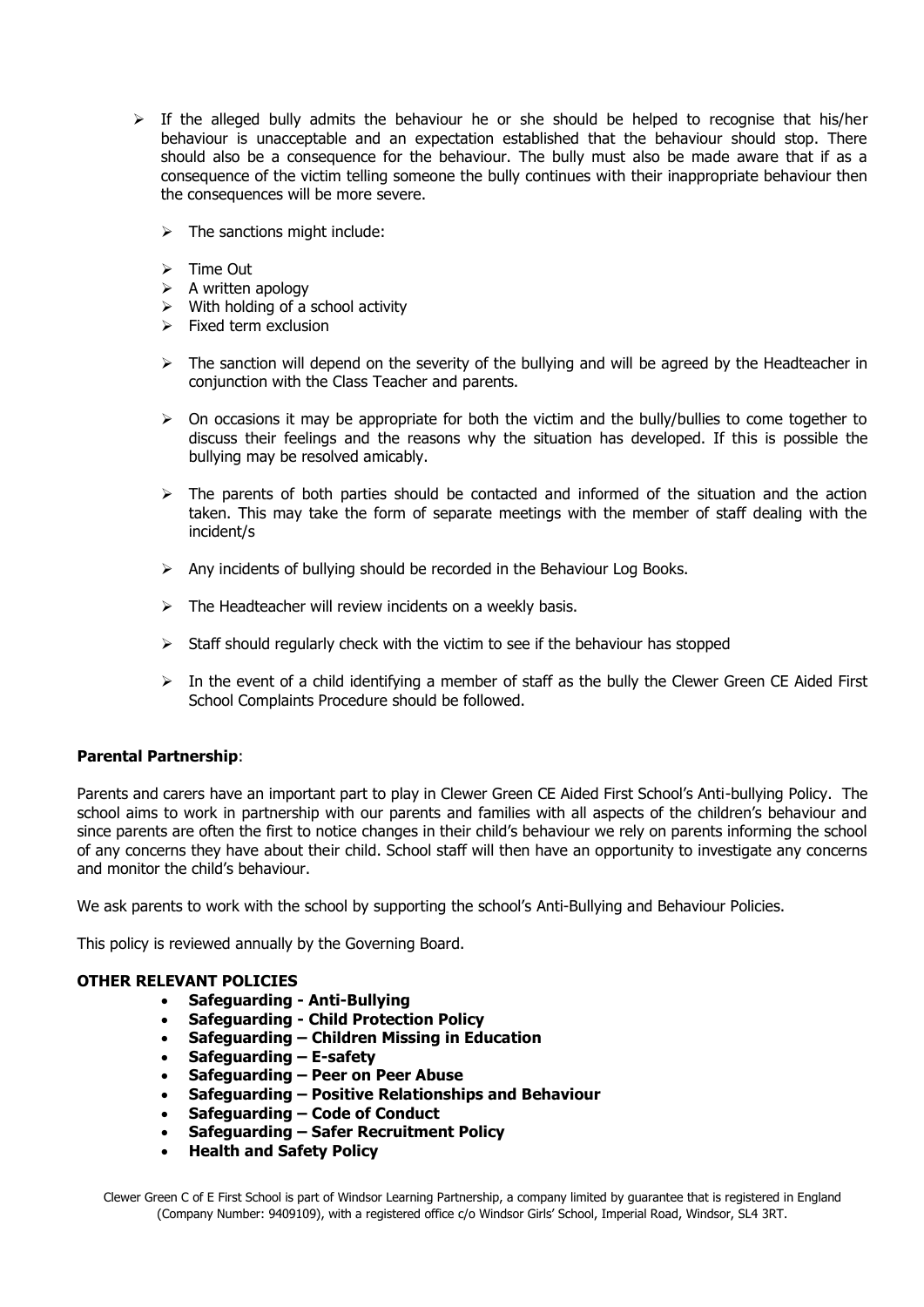Revised: September 2021 Review date: September 2022

Date  $\Box$ 

Sarah Langley, Chair of Governors

#### **Appendix I**

#### **Strategies for dealing with bullying:**

- Be firm and clear look them in the eye and tell them to stop
- Get away from the situation as quickly as possible
- Tell a teacher or friend what has happened
- Tell your family
- Keep on speaking up until someone listens
- Don't blame yourself for what has happened
- Don't suffer in silence

#### **Advice for children who observe bullying:**

- Don't allow someone to be deliberately left out of a group
- Don't smile or laugh when someone is being bullied
- Tell a member of staff what is happening
- Encourage the victim to join in or play with you or your friends
- Tell the bully to stop what they are doing
- Show the bully that you don't like what they are doing
- Never support a bully or be tempted by a bully to do what he or she is doing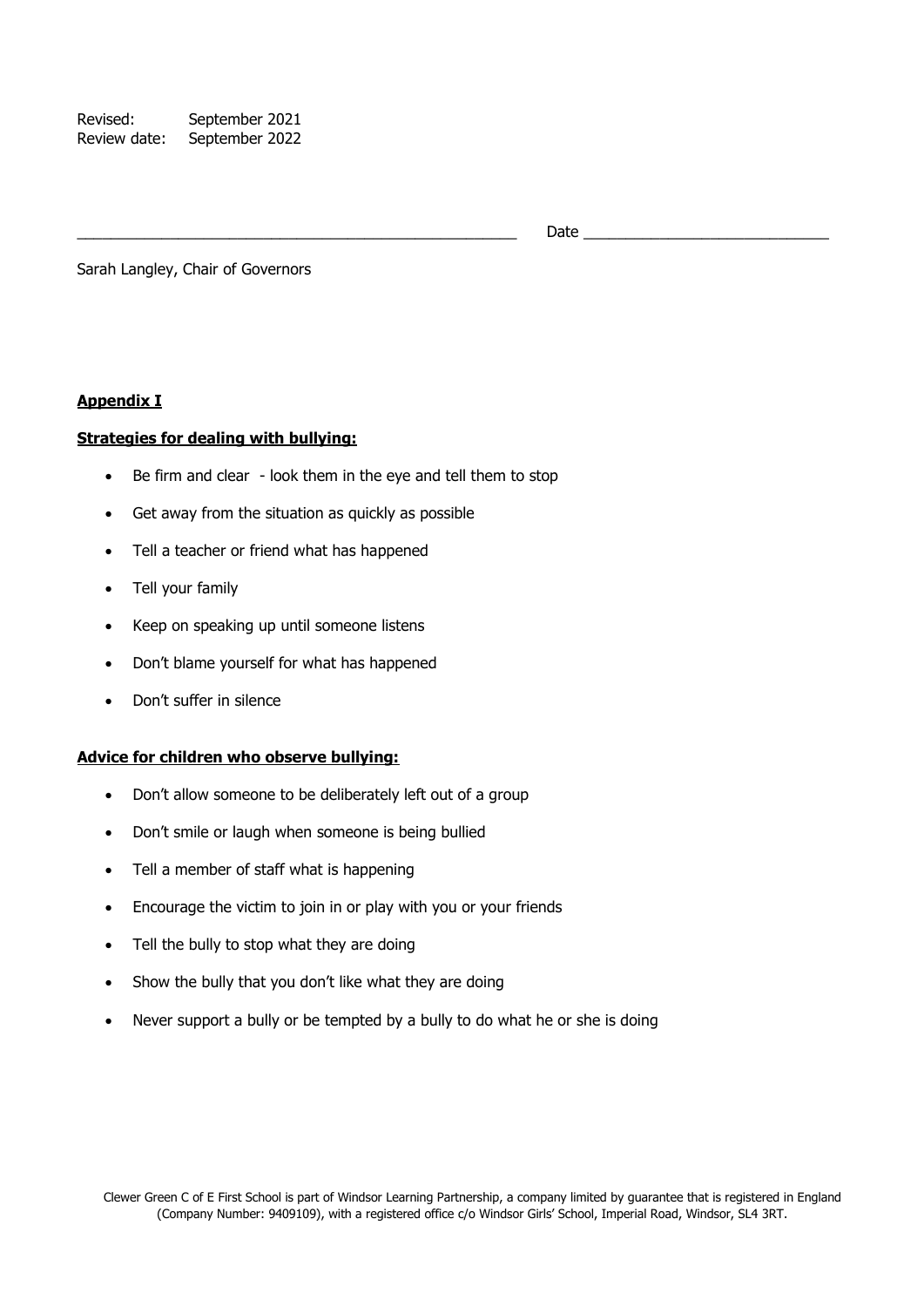# **Appendix II Incident Form**

| Child's<br><b>Name</b>                             |                |                     |                  |                |                     | <b>Class</b> |  |                    |  |
|----------------------------------------------------|----------------|---------------------|------------------|----------------|---------------------|--------------|--|--------------------|--|
| <b>Date</b>                                        |                |                     |                  | Time           |                     | Location     |  |                    |  |
| <b>Incident Details</b>                            |                |                     |                  |                |                     |              |  |                    |  |
| Brief outline of incident including any witnesses. |                |                     |                  |                |                     |              |  |                    |  |
| <b>Type of Injury (Tick Box)</b>                   |                |                     |                  |                |                     |              |  |                    |  |
| Cut / Scrape                                       |                | Splinter            |                  |                | Choking             |              |  | Puncture           |  |
| Bump / Bruise                                      |                | <b>Burn</b>         |                  |                | Eye Injury          |              |  | <b>Dislocation</b> |  |
| <b>Bite</b>                                        |                | Dental Injury       |                  |                | Concussion          |              |  | Nose Injury        |  |
| Sprain / Strain                                    |                | Fracture            |                  |                | Head Injury         |              |  | Poisoning          |  |
| Other:                                             |                |                     |                  |                |                     |              |  |                    |  |
| <b>Type of Incident</b>                            | Child on Child |                     |                  |                | Child on Adult      |              |  |                    |  |
| (Tick Box)                                         | Adult on Child |                     |                  | Adult on Adult |                     |              |  |                    |  |
| Physical                                           |                | Punching / Slapping |                  |                | <b>Kicking</b>      |              |  | Pinching           |  |
|                                                    |                | Head-butting        |                  |                | Hitting with Object |              |  | Strangulation      |  |
|                                                    |                | Spitting            |                  |                | Pushing             |              |  | <b>Biting</b>      |  |
|                                                    |                | Other:              |                  |                |                     |              |  |                    |  |
| Verbal (including                                  |                | Threat to Harm      |                  |                | Foul Language       |              |  | Aggressive         |  |
| discrimination)                                    |                | <b>Disability</b>   |                  |                | Racial              |              |  | Homophobic         |  |
|                                                    |                | Sexual              |                  |                | Other:              |              |  |                    |  |
| <b>Area of Body Injured (If applicable)</b>        |                |                     |                  |                |                     |              |  |                    |  |
| <b>Body Front</b>                                  |                |                     | <b>Body Back</b> |                |                     |              |  | Head               |  |